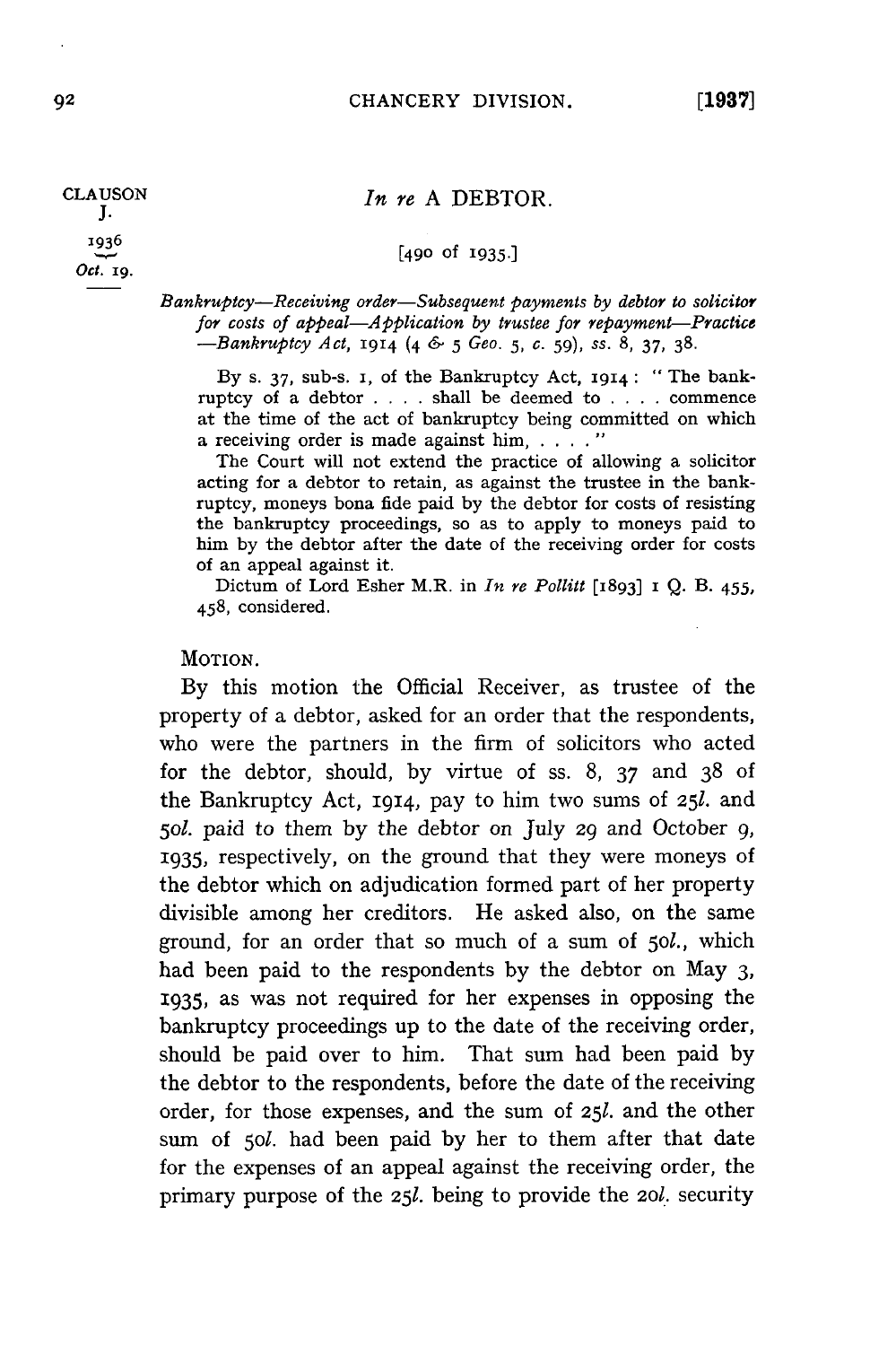which a debtor must lodge as a condition of appealing against **CLAUSON**  a receiving order. J-**1936** 

The respondents contended that they ought to be allowed to keep all the moneys, even though two of the sums had been paid to them after the date of the receiving order and strictly belonged to the applicant, on the ground that it was the practice of the Court to permit a debtor's trustee to allow the debtor's solicitor to retain money paid by the debtor to him and properly expended in resisting the bankruptcy proceedings, and that the debtor ought to be allowed to take all reasonable steps in so doing. **A DEBTOR,** 

*Tindale Davis* for the applicant. Be it conceded that these moneys belonged to the debtor and were paid by her to the respondents, as her solicitors, for purposes connected with the bankruptcy : the question still arises whether they can be retained against the applicant, to whom they belong.

It has been held that a trustee in bankruptcy cannot recover money which a debtor has bona fide paid to his solicitor to resist the bankruptcy proceedings : *In re Sinclair,* (i) The Court, however, will not go further than that: and that is what it is being asked to do here, for the respondents are seeking to retain moneys paid to them in contemplation of an appeal. In *In re Pollitt* (2) and *In re Spackman* (3), *In re Sinclair* (1) was questioned. *In re Johnson* (4) does not go as far as *In re Sinclair* (1), but is the only reported case relying on *In re Sinclair* (1) as authority for the order made.

*In re Sinclair* (1) is the only case dealing with the point in an informative manner. Under the Act, all assets vested in the debtor at the commencement of his bankruptcy pass to his trustee. Persons dealing with him before, or without knowledge of, his act of bankruptcy, are protected by s. 45 of the Act.

*Gerald Gardiner* for the respondents. This is a point of obvious practical interest to all solicitors. Merely as a practical measure the Court has granted a concession which

**(1) (1885) 15** *Q.* **B. D. 616. (3) (1890) 7 Mor. 100. (2) [1893] 1 Q. B. 455. (4) (1914) i n L. T. 165. VOL. I. 1937.** *I**I*  *In re.*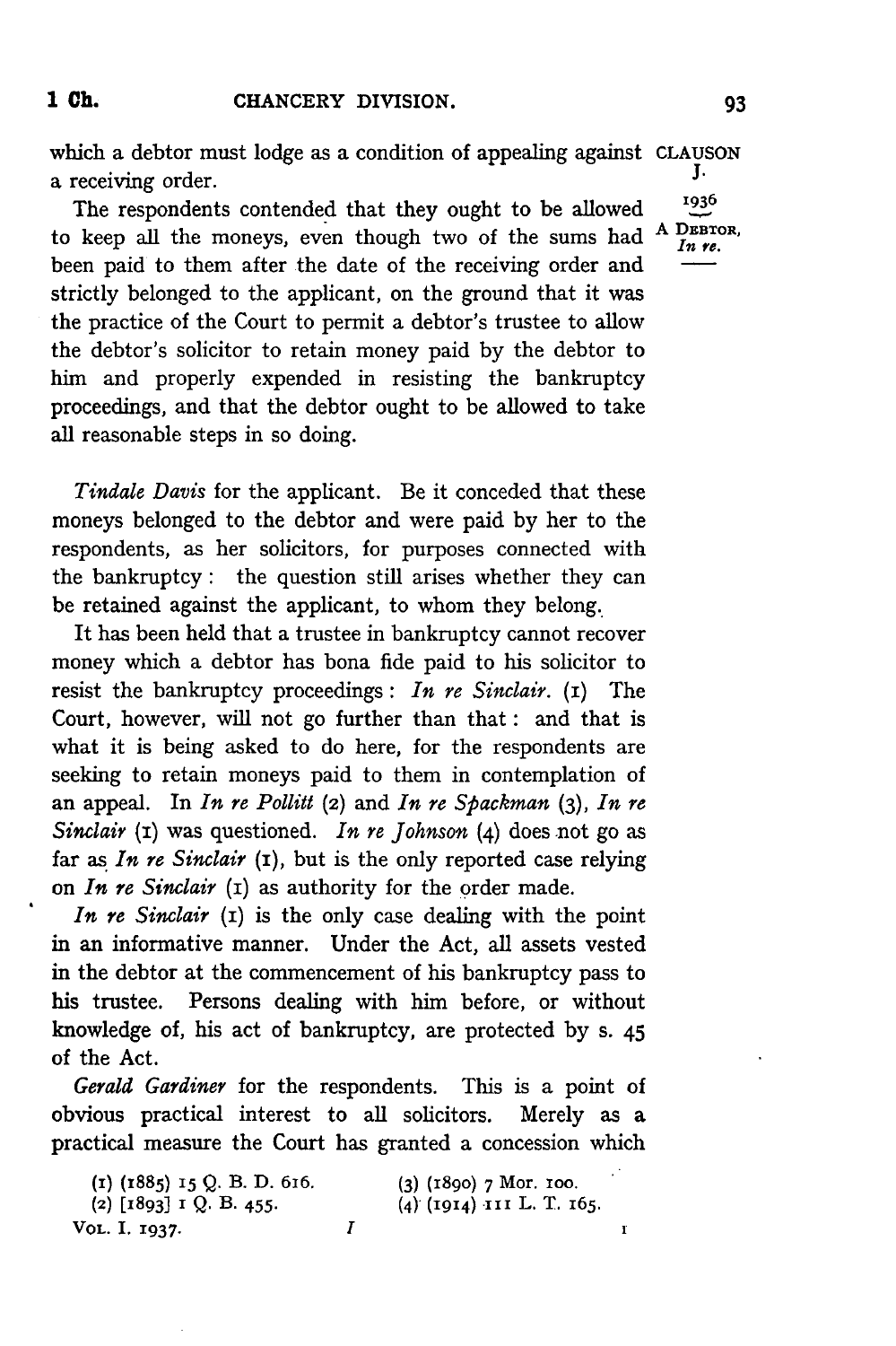**CHANCERY DIVISION.** [1937]

 $CLAUSON$  *In re Sinclair* (1) has expressly applied to solicitors who give Τ. their services: that concession does not in any way depend 1936 on whether the money was paid before or after the receiving A DEBTOR, order. In re.

Although, in strict law, the moneys in issue in the present case belong to the applicant, the principle which should be applied is that a person faced with the prospect of bankruptcy ought to have an opportunity to take reasonable steps to avoid it.

CLAUSON J. [after stating the facts:] It is certainly remarkable that if this application does not succeed and if the respondents are held entitled to retain the sums which were paid to them after the receiving order, the effect will be that the Court will sanction security for the costs of an appeal being lodged by the debtor out of the fund which would necessarily, in view of the receiving order having been made, unless the receiving order is upset, be moneys of the applicant.

With regard to the defence of the debtor against bankruptcy proceedings, it has long been a settled practice of the Court to approve of the trustee permitting the solicitors to whom the debtor has paid a sum as against their charges in the proceedings to retain so much of that sum as has been properly disbursed or allocated for the purpose for which it was paid. It is not easy, on the Act as it stands, to appreciate the justification for the practice; but the practice is well settled and it has been accounted for by Lord Esher M.R. when presiding in the Court of Appeal in the case of *In re Pollitt* (2) as being due to the Court's consideration for the dictates of humanity. The question I have to determine is whether this practice (which I do not for one moment suggest should be departed from) is to be extended so as to apply to the costs of supporting an appeal which ex hypothesi is unsuccessful. I do not see my way to extend the practice. In my judgment this appeal must succeed and there must be an order for repayment of the 25/. and 50/. paid after the receiving order. With regard to the, 50/. paid before the

(1) 15 Q. B. D. 616. (2)  $[1893]$  I Q. B. 455, 458.